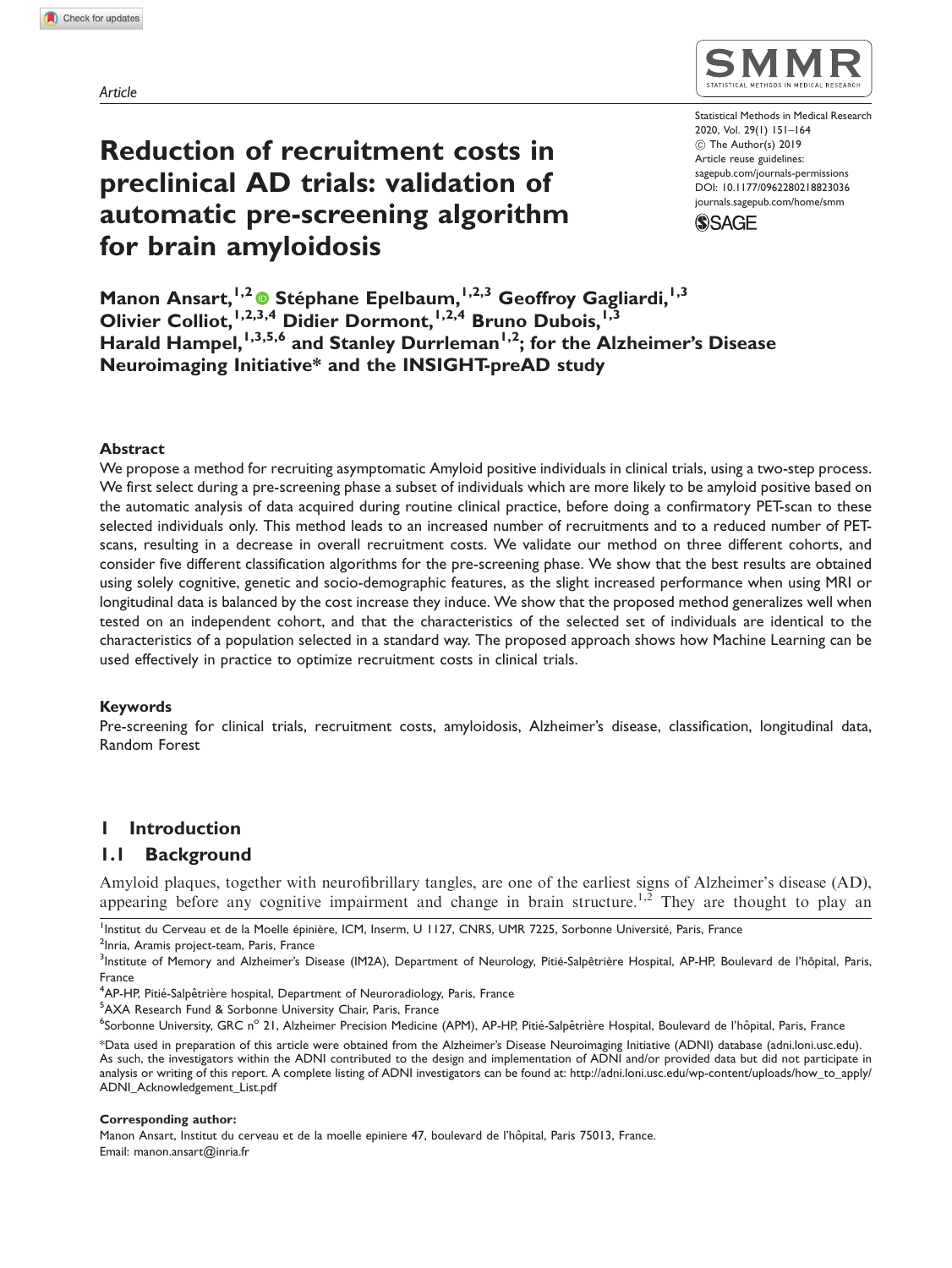important role in the disease, by triggering a cascade of events leading to neuronal loss and cognitive impairment. $3-5$  This Amyloid cascade hypothesis has been very influential in therapeutic research, as it is hoped that stopping the formation of the plaques will stop the cascade and hence the progression of the disease. Several molecules have been designed to target these plaques, by preventing the formation of the beta-amyloid (Ab) peptides, by clearing them or by stopping them from aggregating to form Amyloid plaques.<sup>6</sup> Several of these drugs, such as solanezumab<sup>7</sup> and bapineuzumab,<sup>8</sup> have been tested on individuals with dementia or with mild cognitive impairments, but did not result in a decrease of the cognitive decline. The focus of clinical trials is therefore now shifting towards pre-clinical and prodromal individuals, as in the A4 study (trial identifier: NCT02008357) and the clinical trial for CNP520 (identifier: NCT03131453). The Amyloid cascade is thought to be a long, progressive process. Slowing down the formation of Amyloid plaques at the beginning of the process, when individuals are not yet cognitively impaired, should have effects on the long run,<sup>8,9</sup> whereas on symptomatic individuals cognitive damage has already occurred and might not be reversed.

Setting up clinical trials targeting asymptomatic individuals with amyloid plaques can, however, lead to important recruitment costs than can be prohibitive, as it is necessary to ensure that all enrolled individuals have amyloidosis.<sup>10,11</sup> The presence of amyloid plaques on the brain can be measured using Positron emission tomography (PET), or by measuring the concentration of  $\overrightarrow{AB}$  protein in the cerebral spinal fluid (CSF). PET scans are very costly (around  $\epsilon$ 1000 in Europe, and \$5000 in the USA) and require the injection of a radioactive compound, and CSF measurements require a lumbar puncture, which is an invasive procedure that cannot be considered for systematic screening. When recruiting amyloid positive  $(A\beta+)$  individuals in a cohort of individuals with dementia, doing a PET scan to every possible individual can be a reasonable solution, as 90% are expected to be A $\beta$ +.<sup>12</sup> However, in an elderly asymptomatic population, only one-third of the individuals are A $\beta$ +.<sup>12</sup> This implies that in order to recruit a given number of  $A\beta$ + individuals, three times as many individuals should be tested for amyloid positivity. Therefore, doing a PET scan to every recruited individual does not seem to represent a feasible solution for the large-scale recruitment of asymptomatic amyloid positive individuals.<sup>13</sup>

We propose a method for recruiting asymptomatic  $A\beta$  individuals for clinical trials, which is composed of two steps, as presented in Figure 1. In a pre-screening phase, we first identify a subpopulation with a higher prevalence of  $\mathbf{A}\mathbf{\beta}+$  individuals than in the original cohort, before doing a PET scan to this sub-population only in a second phase. In order to identify individuals with a higher risk of being  $A\beta +$ , we propose to use a classifier that has been optimized to minimize the recruitment cost.

# 1.2 Related works

Several methods have been proposed to automatically predict the amyloid status of Cognitively Normal (CN) individuals based on cognitive and socio-demographic information. Mielke et al.<sup>14</sup> used a logistic regression with a default threshold value, and evaluated their method by training and testing the algorithm on the same individuals. Insel et al.<sup>15</sup> used a Random Forest and optimized the threshold by maximizing the Positive Predictive Value (PPV) of the algorithm. Maximizing this value implies having a very high threshold value, hence being very selective and increasing the number of false negatives. A very large number of individuals then have to be recruited as input, as many positive individuals are discarded.

Other methods focus on MRI features, such as Tosun et al.<sup>16</sup> who predict amyloidosis in subjects with a Mild Cognitive Impairment (MCI) using an advanced anatomical shape variation measure. Apostolova et al.<sup>17</sup> also included MRI features by using hippocampus volume and cognitive, APOE and peripheral blood protein



Figure 1. Selecting  $\mathsf{A}\beta +$  individuals: current (left) and proposed (right) process.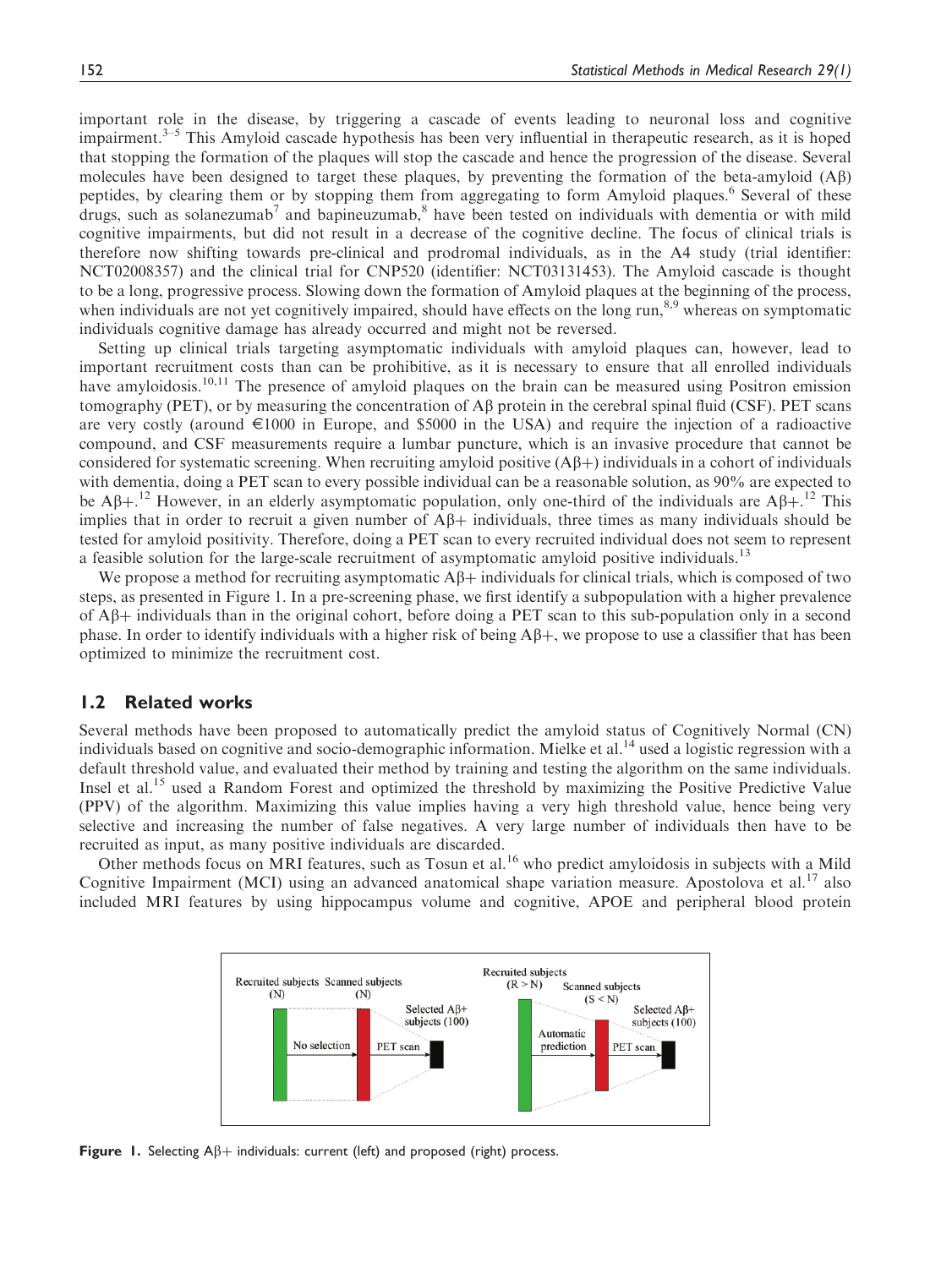information on MCI subjects using an SVM. Ten Kate et al.<sup>18</sup> used an SVM and tree-based feature selection to predict amyloidosis in CN and MCI subjects using cognitive, socio-demographic, APOE and MRI features. In this paper, we propose to take a cost-effective approach of the amyloidosis prediction, by comparing different methods in terms of cost reduction.

Another approach for reducing clinical trial costs consists in adapting clinical trial design using previous results. Several studies propose to assess treatment efficacy in a retrospective manner, using drug trial cohorts to identify a subgroup of patients responding to treatment.<sup>19–21</sup> On the other hand, other studies propose to do so in a prospective manner, adapting the clinical trial as it is ongoing, by using more advanced methods such as active learning. $22,23$ 

# 1.3 Contributions

Selecting amyloid positive subjects for cohort recruitment requires finding a balance between being very selective, hence discarding a large number of positive individuals on one hand, or being too permissive and doing unnecessary PET scans on the other hand. We propose to take this trade-off into account by optimizing the algorithm for the recruitment cost, which includes both the cost of recruiting a number R of individuals and the cost of doing a confirmatory PET scan to a number S of selected individuals. As R depends on the number of False Negative and S on the number of False Positive, both of these measures are taken into account when the cost is minimized.

In this study, we extend and evaluate more in depth the approach we proposed in  $2017<sup>24</sup>$  We will compare the performance obtained using different features sets, containing cognitive and imaging features at baseline or over a longitudinal follow-up, and compare performance for a variety of classification algorithms. All the algorithms will be cross-validated to maximize the area under the receiver operating characteristic (ROC) curve (AUC), and the threshold will be chosen to minimize the cost. We will validate our method on three different data sets, corresponding to different disease stages (pre-clinical or prodromal) or recruiting procedures. The performance will be assessed using two different validation procedures: by using cross-validation on each cohort; and by training the algorithm on a first cohort and testing it on a different one. We will then verify that the cohorts created with our method are unbiased, and can be used as inputs for clinical trials.

# 2 Materials and methods

# 2.1 Cohorts

We are interested in studying the performance of our method on different groups of individuals. To do so, we test the method on three cohorts, noted ADNI-MCI, ADNI-CN and INSIGHT.

The ADNI-MCI cohort contains MCI subjects from the Alzheimer's Disease Neuroimaging Initiative (ADNI) study. It is an ongoing, longitudinal, multicenter American study carried out in North America, which provides biomarkers, imaging, cognitive and genetic data, for the early detection of AD. It started in 2004 with ADNI1, and two more phases are now available: ADNIGO and ADNI2. A diagnosis is given at each visit, among CN (Cognitively Normal), MCI or AD. MCI subjects have a Subjective Memory Concern (SMC) and an objective memory loss measured by education adjusted scores on Wechsler Memory Scale Logical Memory II, but do not have any impairment in the other cognitive domains, especially in activities of daily living. We only consider visits that have an associated A $\beta$  level, measured with the AV45 PET SUVr (Standardized Uptake Value Ratio) when available, or with the CSF biomarker when no PET scan was performed. Individuals that changed Amyloid status during the study are removed. We use the first available visit for each individual and a visit at a 12-month interval when studying the impact of longitudinal data. A total of 596 individuals were available in this cohort, among which 62.9% were  $\mathbf{A}\mathbf{\beta+}$ .

The ADNI-CN cohort contains CN subjects from the ADNI study. These individuals were cognitively normal, showed no sign of dementia or of cognitive impairment, but they can have a SMC. Individuals and visits are selected and  $\widehat{A}$  values are taken as in the ADNI-MCI cohorts. A total of 431 individuals were available, among which 37.6% were  $A\beta+$ .

The INSIGHT cohort contains individuals from the INSIGHT-preAD study. It is an ongoing, longitudinal, mono-centric French study carried out in Paris, France, which aims at studying changes appearing in healthy individuals over 70 years of age, in order to study the very early phases of AD. A total of 318 CN individuals, with normal cognition and memory but who have a SMC, are followed. Cognitive, imaging and genetic data is available for every annual visit. The AV45 PET SUVr is available for every individual and used as the A $\beta$  value. At the time of the analysis, only the first visit is available for each individual. 27.7% of the 318 individuals are  $\mathbb{A}\beta + (n = 88)$ .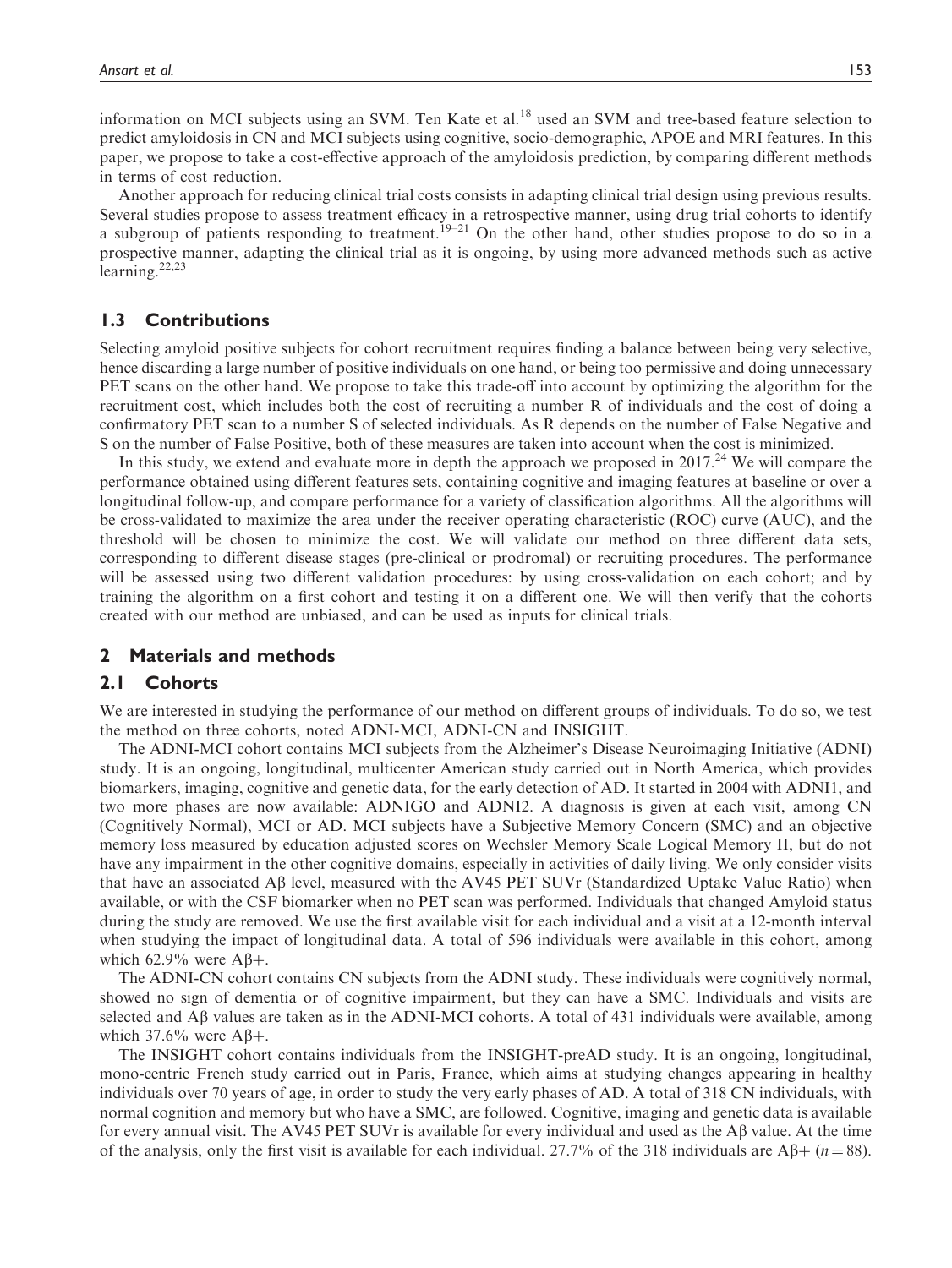# 2.2 Input features

Different sets of features are compared. For all experiments, socio-demographic features (age, gender, education) and APOE4 are used.

As cognitive assessments are different in ADNI and the INSIGHT-preAD study, different cognitive features are used. For the two ADNI cohorts, the Alzheimer's Disease Assessment Scale-cognitive subscale (ADAS-cog) is used. The 13 items are aggregated into four categories: memory, language, concentration and praxis. For the INSIGHT cohort, 112 available features, coming from SMC questionnaires and cognitive tests, are used. They target executive functions, behavior and overall cognitive skills.

MRI extracted features are also used in order to evaluate their predictive power. The cortical thicknesses are extracted using FreeSurfer for both ADNI and INSIGHT subjects. The average thicknesses of 72 cortical regions are used, and divided by the total cortical thickness in order to get comparable measures across individuals. The hippocampus volume is extracted using FreeSurfer for the ADNI cohorts, and using SACHA,<sup>25</sup> an in-house hippocampus segmentation software, for the INSIGHT-preAD study.

The amyloidosis is measured using a PET scan when available and CSF measurements were used otherwise. The PET SUVr given by the ADNI and INSIGHT-preAD studies are extracted using different methods. An individual is considered A $\beta$ + when PET SUVr is above 1.1<sup>26</sup> for ADNI and 0.79 for the INSIGHT-preAD study, or when the concentration of A $\beta$  in the CSF is below 192 pg ml.<sup>27</sup>

## 2.3 Algorithms

Different classification algorithms are used to make the prediction and their performances are compared for the different cohorts, in order to identify an algorithm that would outperform the others. The hyperparameters of all the algorithms are tuned using a cross-validation.

Five algorithms are compared: (1) a Random Forest,<sup>28</sup> with validation of the number and the depth of the trees, (2) a logistic regression,<sup>29</sup> with validation of the threshold, (3) a linear Support Vector Machine<sup>30</sup> (SVM), with validation of the penalty parameter, (4) an adaptive logistic regression<sup>31</sup> (AdaLogReg), with validation of the learning rate and the number and depth of the learners, and  $(5)$  an adaptive boosting<sup>32</sup> (AdaBoost), with validation of the same hyperparameters as for AdaLogReg.

The performance of the algorithms is evaluated using repeated random sub-sampling validation: the data were repeatedly (50 times) separated into a training set (drawn without replacement) and a test set (corresponding to the data points not used in the training set). We use 70% of the data for training and 30% for testing. For each split, the algorithms are first tuned using a 5-fold validation on the training set to maximize the AUC, then trained on the whole training set with the selected hyperparameters, and applied on the test set in order to get a performance measure. Fifty performance measures are therefore obtained, and are used to get a mean performance and a standard deviation. The whole procedure is described in pseudocode in the Supplementary Materials (Algorithm 1).

# 2.4 Performance measures

Different performance measures are used in order to evaluate different aspects of the methods.

The area under the ROC curve (AUC) is used to evaluate the performance of the prediction method. It is used to compare different algorithms, to tune them, and to evaluate the predictive power of different feature sets.

The minimal cost of recruiting 100 individuals is used to measure the practical effect of the method, and to find a balance between the number of recruited individuals and the number of PET scans. In order to compute this minimal cost, the ROC curve is built by changing the algorithm threshold (Figure 2, left). For each point on the ROC curve, the corresponding number of individuals to be recruited (R) and the number PET scans (S) are computed (Figure 2, middle) as follow

$$
S = 100 * \frac{\text{TP} + \text{FP}}{\text{TP}}\tag{1}
$$

$$
R = 100 * \frac{\text{N}}{\text{TP}}\tag{2}
$$

where TP stands for number of True Positive, FP for number of False Positive, and N is the total number of predictions that have been made. As the true positive rate (TPR) and false positive rate (FPR) depend on the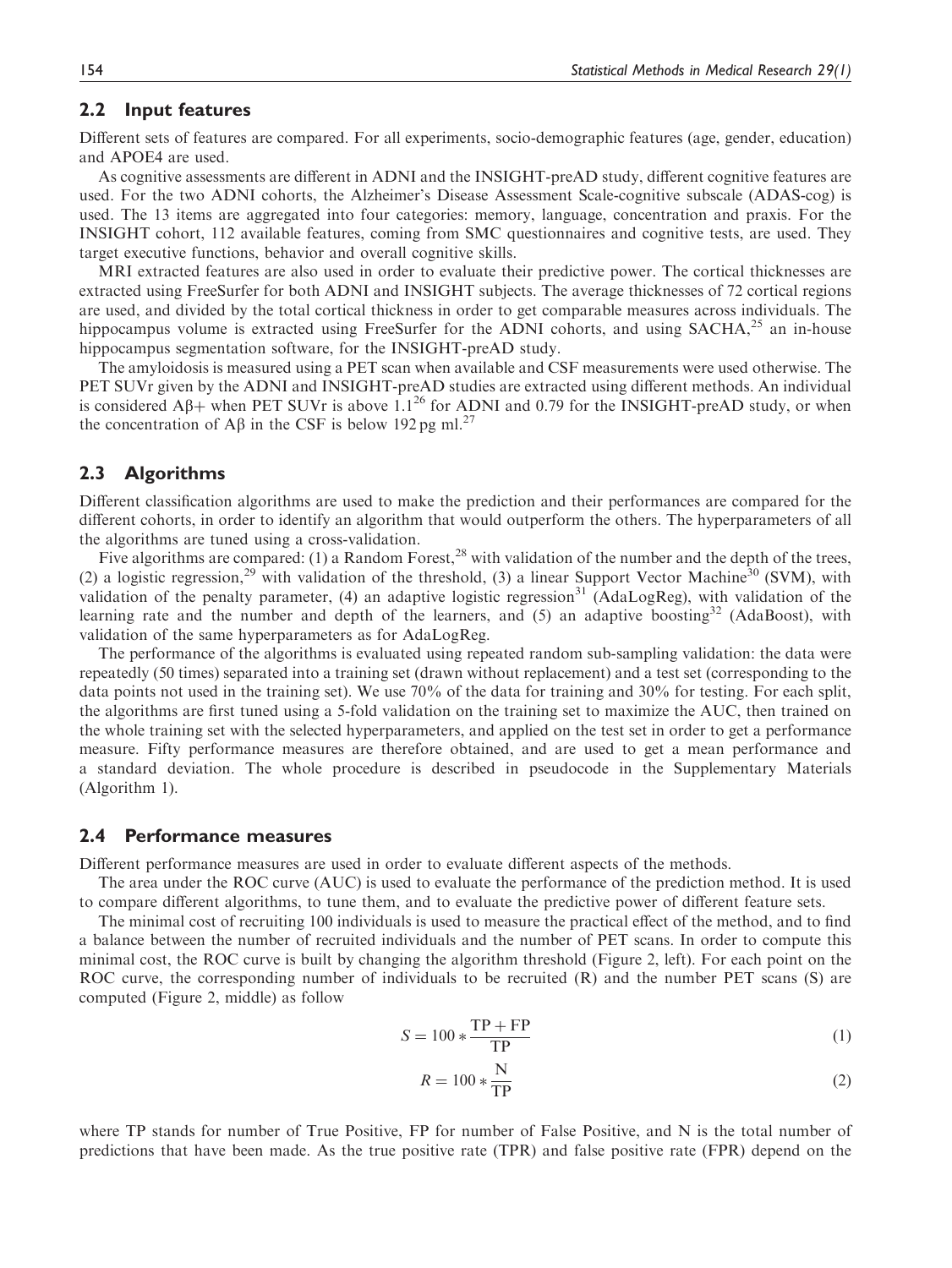

Figure 2. Example of ROC curve (left), S versus R curve (middle) and corresponding cost curve (right). The solid curve represents the mean performance, the dotted ones represent the standard deviation and the two black dots represent the points of minimal cost.

number of True Positive and False Positive which are used to compute S and R, there is a direct match between each point of the ROC curve and the R versus S curve. Consequently, as for the FPR and TPR, R and S should be minimized together and a trade-off has to be made, which is reflected in the total cost.

For each value of S and R, the corresponding cost can be computed, by making the hypothesis that recruiting a individual and getting genetic information and cognitive assessments costs E100, doing an MRI E400 and doing a PET scan  $\epsilon$ 1000. When the cost curve (Figure 2, right) is built, the minimum is taken to get the minimal cost of recruiting 100 individuals, and the corresponding optimal values of S and R are hence known.

It is to be noted that the cost of recruiting 100 individuals in a cohort will depend on the proportion of amyloid positive individuals in the cohort, as the more positive individuals there are, the easier it is. This performance measure is hence useful to evaluate and compare the performance of different methods on one cohort, but it cannot be used to compare the performance of a method across different cohorts.

## 2.4.1 Statistical testing

Each experiment is performed 50 times with 50 train/test split, and 50 performance measures are obtained. When we compare two experiments, a two-tailed *t*-test is performed using the 50 performance measures of each experiment. A  $p$ -value is obtained, enabling us to test if the performance of the two experiments is significantly different at the 0.05 level.

# 3 Results

# 3.1 Algorithm and feature choice

## 3.1.1 Algorithm choice

In order to choose the algorithm most suited for this problem, different classification algorithms are tested on the three data sets. Their performance, measured using the AUC, is reported in Table 1. These results show that there is no algorithm that outperforms all the others for all cohorts. It is, however, necessary to make a choice and use the same algorithm on all cohorts. The Random Forest is, for all data sets, among the best performing algorithms. It outperforms each other algorithm in one cohort: the Logistic Regresion in INSIGHT ( $p = 0.001$ ), the SVM in INSIGHT ( $p = 0.0001$ ), the adaptive logisitic regression in ADNI-CN ( $p = 0.03$ ) and AdaBoost in ADNI-MCI  $(p=0.045)$ . No algorithm significantly outperforms it on any cohort. The Random Forest therefore represents the best algorithm for this classification task.

# 3.1.2 Feature selection for cognitive variables

In the INSIGHT cohort 112 cognitive features are available. Using all of them results in an AUC of 56.2% ( $\pm$ 7.5), which is significantly lower than the performance obtained on the other cohorts because of a less favorable ratio between number of features and individuals, as only 318 individuals are available. We therefore compare different dimension reduction and feature selection methods in order to solve this issue and improve the performance on this cohort.

# 3.1.3 Automatic methods

Principal Component Analysis (PCA) and Independent Component Analysis (ICA) using fastICA<sup>33</sup> are first considered, but both lead to an AUC under 52%, whatever the number of selected dimensions.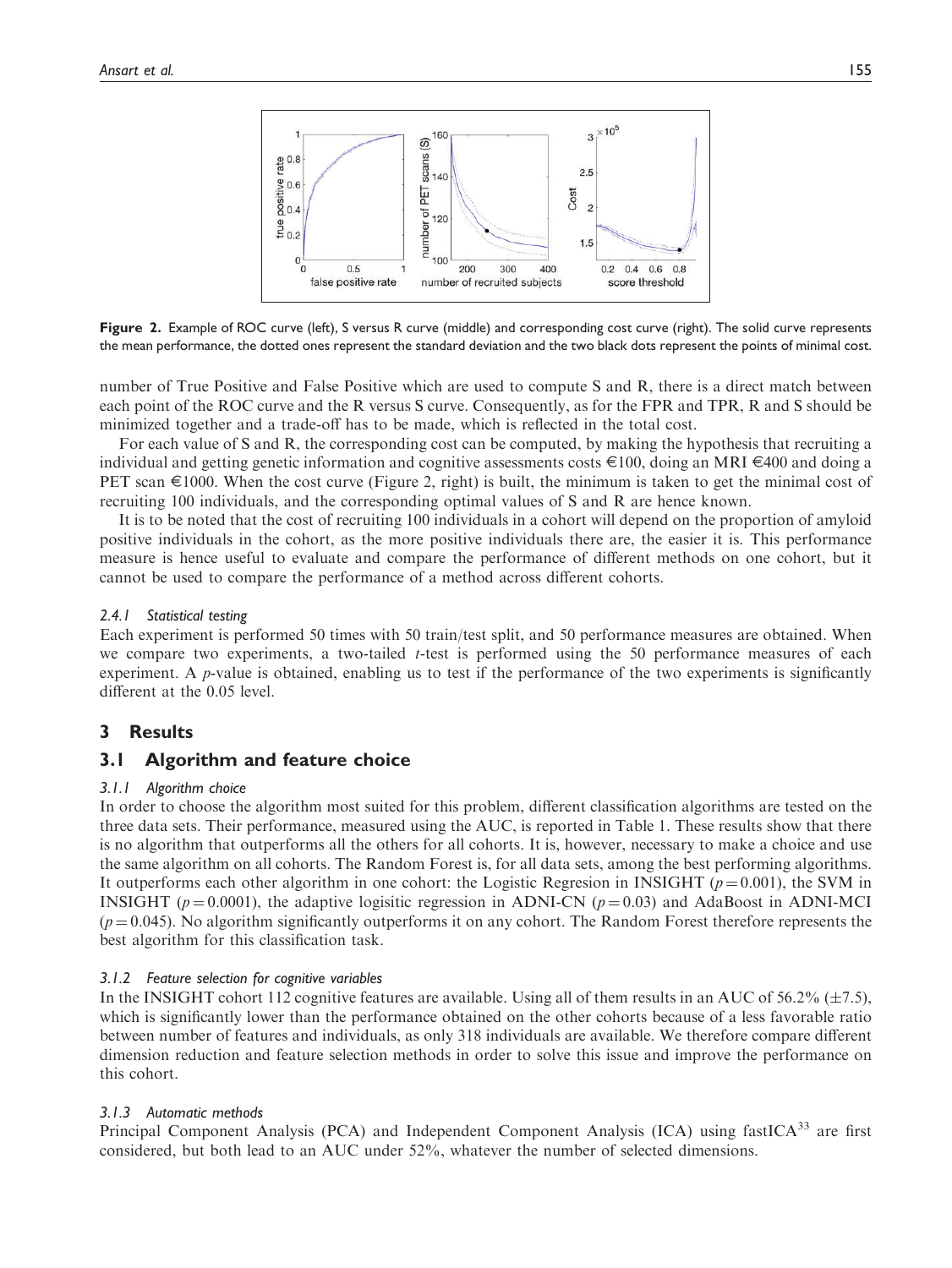| Data set        | Random Forest | Logistic regression | <b>SVM</b>                | AdaLogReg                 | AdaBoost                  |
|-----------------|---------------|---------------------|---------------------------|---------------------------|---------------------------|
| <b>INSIGHT</b>  | 67.5(5.5)     | 62.7 $(6.1)^*$      | 62.0 $(5.8)$ <sup>*</sup> | 67.5(5.7)                 | 67.2(6.9)                 |
| <b>ADNI-CN</b>  | 69.1(4.0)     | 69.5 $(4.1)$        | 67.3(5.0)                 | 66.4 $(4.6)$ <sup>*</sup> | 66.5(5.1)                 |
| <b>ADNI-MCI</b> | 82.4(2.8)     | 81.9(2.6)           | 81.8(2.7)                 | 80.9(2.8)                 | 80.5 $(3.3)$ <sup>*</sup> |

Table 1. Benchmark of algorithms.

\*Statistically significantly different from the Random Forest at the 0.05 level after Bonferroni correction for multiple comparisons. Data are: average Area Under the ROC curve (standard deviation). SVM: support vector machine; AdaLogReg: adaptive logistic regression; AdaBoost: adaptive boosting; ROC: receiver operating characteristic.



Figure 3. Performance variations depending on the number of kept LASSO variables: mean Area under the ROC curve (plain line) and standard deviation (dashed lines).

LASSO feature selection is also considered. In the LASSO, a regularized regression using a  $l^1$  penalty is used, setting some of the feature weights to 0, hence keeping only the most relevant features. A linear regression using LASSO is performed between the input features and the amyloid status in order to select from 5 up to 60 features. The selected features are then used to perform the classification, using a Random Forest. The evolution of the AUC with the number of selected features is presented in Figure 3, showing that the best results are obtained using 15 features. Using the LASSO features selection leads to an AUC of  $64.3\%$  ( $\pm$ 5.2), which is significantly better than the performance obtained using all features ( $p < 0.0001$ ).

#### 3.1.4 Using expert knowledge

In a last analysis, manual feature engineering is considered. Aggregates are formed for each cognitive test, using expert knowledge regarding the tests and the features which are most relevant for AD diagnosis. Twenty-six aggregates are hence built. Using them as input in place of the 112 original cognitive features leads to an AUC of 67.5% ( $\pm$ 5.5), which is significantly better (p < 0.005) than the performance obtained using automatic dimension reduction.

### 3.1.5 Use of MRI

We want to assess the prediction power of MRI-extracted features (cortical thicknesses and hippocampus volume) and compare it with the performance obtained using cognitive features. In all experiments, APOE genotype and socio-demographic features are also used as inputs.

We first compared the performance obtained by using only cognitive features on one hand, and only MRI features on the other. As the number of MRI features is large regarding the number of subjects, a LASSO feature selection if performed to select 12 variables. The results are presented on lines 1 and 2 of Table 2. Using MRI features instead of cognitive scores leads to a significant decrease in the AUC for all cohorts ( $p < 0.001$ ). These results show that the used cognitive features are a better predictor of amyloidosis than the chosen set of MRI features.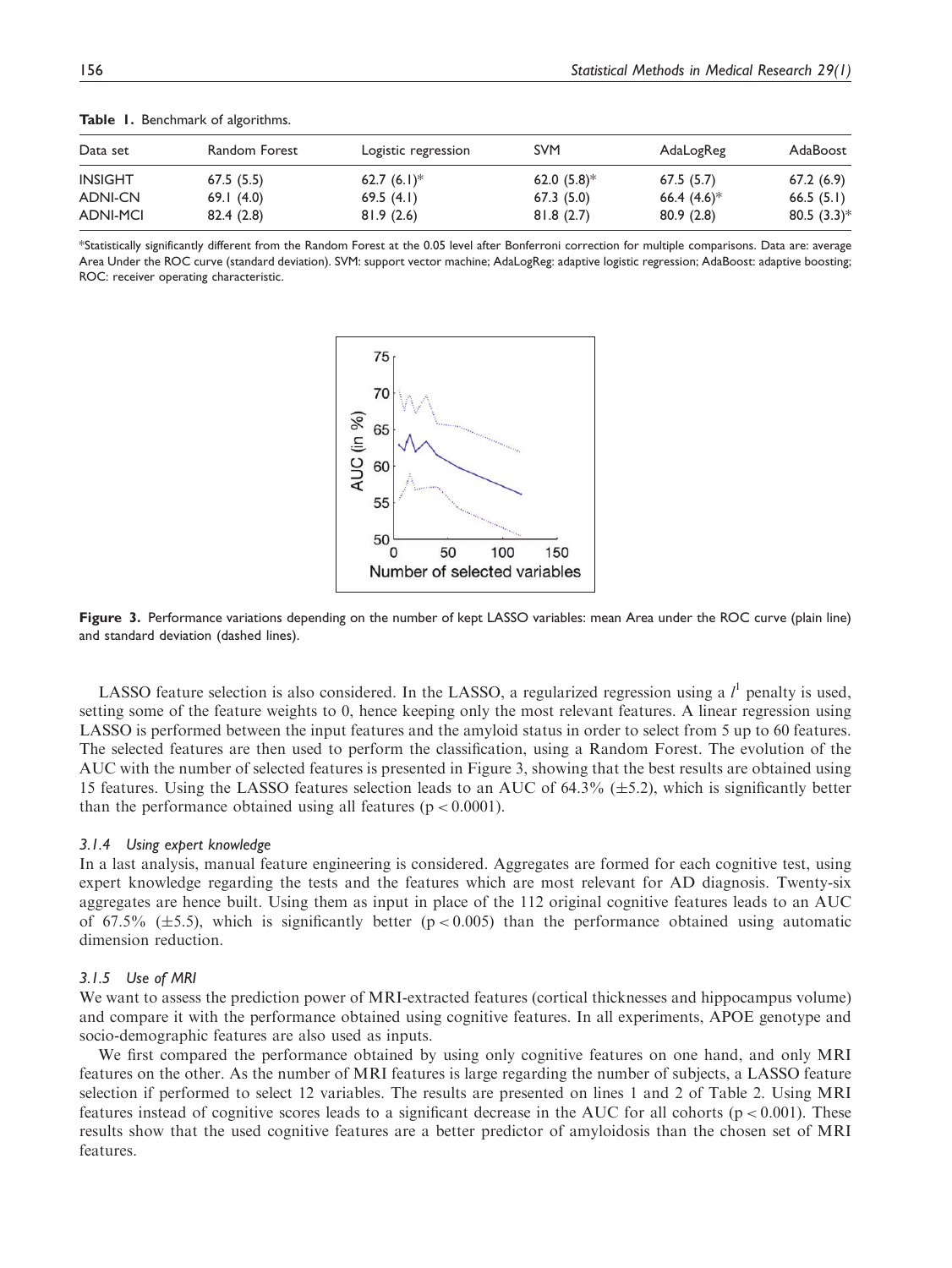|                              | <b>INSIGHT</b> cohort | <b>ADNI-CN</b> cohort | <b>ADNI-MCI</b> cohort |
|------------------------------|-----------------------|-----------------------|------------------------|
| Proposed approach            | 67.5(5.5)             | 69.1(4.0)             | 82.4(2.8)              |
| MRI features only            | 61.9(6.5)             | 59.0 $(4.6)$          | 80.1(3.0)              |
| MRI & cognitive features     | 68.8 $(4.4)$          | 67.1(3.8)             | 82.8(2.2)              |
| With longitudinal variations | <b>NA</b>             | 71.7(8.3)             | 87.7 (4.8)             |
| After correction for age     | 68.5(5.0)             | 67.7(3.9)             | 80.9(2.4)              |
| APOE only                    | 63.7(4.6)             | 62.1(3.5)             | 75.1(2.9)              |

Table 2. Results in different experimental conditions.

Note: Data are average percentage of Area Under the ROC Curve (standard deviation). NA: Not applicable.

Although they are less predictive than cognitive scores, using the MRI features as input along with cognitive scores could lead to better performance. We therefore train the algorithm using both MRI and cognitive features and compare its performance with the ones obtained using solely cognitive scores. The results, presented in line 1 and 3 of Table 2, show that including MRI features in the inputs does not lead to a significant increase in the AUC. For the INSIGHT and ADNI-MCI cohorts, it does lead to non-significant increase in the AUC, but the resulting cost for recruiting 100 individuals is higher (for INSIGHT,  $\epsilon$ 527,437  $\pm$  36,332, instead of  $\epsilon$ 291,325  $\pm$  57,400), as the cost of doing an MRI to each recruited individual has to be added to the initial cost. For ADNI-CN including MRI features in the input leads to a significant decrease in the AUC ( $p < 0.01$ ). In all the cohorts, including MRI features leads to an increase in cost.

# 3.2 Use of longitudinal measurements

Longitudinal measurements are available for individuals in the two ADNI cohorts. In order to evaluate the impact of using longitudinal measurements in amyloidosis prediction, the rate of change of the cognitive scores, computed using a 12-month visit, are included in the input features. The results, presented in line 4 of Table 2, show that the AUC is significantly better than the one obtained using only socio-demographic information, APOE and cognitive scores at baseline, ADNI-MCI ( $p < 0.0001$ ), and not significantly better for ADNI-CN ( $p = 0.06$ ). Using longitudinal information overall leads to a better prediction.

However, the cost of collecting such measurements has to be taken into account, since all individuals have to undergo cognitive assessments twice. Setting the cost of cognitive assessments for the second visit to  $\epsilon$ 50 for each individual, the total cost of recruiting 100 individuals using longitudinal information is of  $\epsilon$ 243,448 ( $\pm$  104,597) for ADNI-CN and  $\epsilon$ 133,452 ( $\pm$ 22,140) for ADNI-MCI. This new cost is slightly lower than the one obtained using cross-sectional measurements in ADNI-CN  $(234,591 \pm 23,106)$  and higher for ADNI-MCI (136,205  $\pm$  3678). Therefore, although using longitudinal measurements leads to an increase in AUC, it does not lead to a decrease in recruitment cost.

# 3.3 Proposed method performance

### 3.3.1 Cost reduction

Table 3 presents the cost of recruiting 100  $\mathbf{A}\mathbf{\beta}+$  individuals in the different cohorts with the proposed method, as well as an estimation of the costs of recruiting these individuals with the current method, consisting in scanning all potential individuals. This estimated current cost depends on the proportion of  $A\beta$ + in the data set. In order to find 100 A $\beta$ + individuals in the INSIGHT cohort for example, 100/0.277 = 361 individuals on average should be recruited and undergo a PET scan, which corresponds to a total cost of  $397,111 \in$ . However, with the proposed method, about 832 individuals should be recruited and 208 PET scans would have to be done, leading to a cost of 291,325€ on average for recruiting 100 A $\beta$ + individuals. The resulting savings would reach 106,174€ for this cohort.

The results presented in Table 3 show that the proposed method leads to a significant cost reduction when recruiting 100 individuals for all cohorts ( $p < 0.001$ ), representing estimated savings of about 20%.

#### 3.3.2 Age difference between groups

In the cohorts we used, the  $\mathbf{A}\beta + \text{individuals}$  are older than the  $\mathbf{A}\beta - \text{individuals}$ , especially in the ADNI cohorts (see Table S1 in Supplementary Materials). One can therefore ask if the predictor is using this age difference,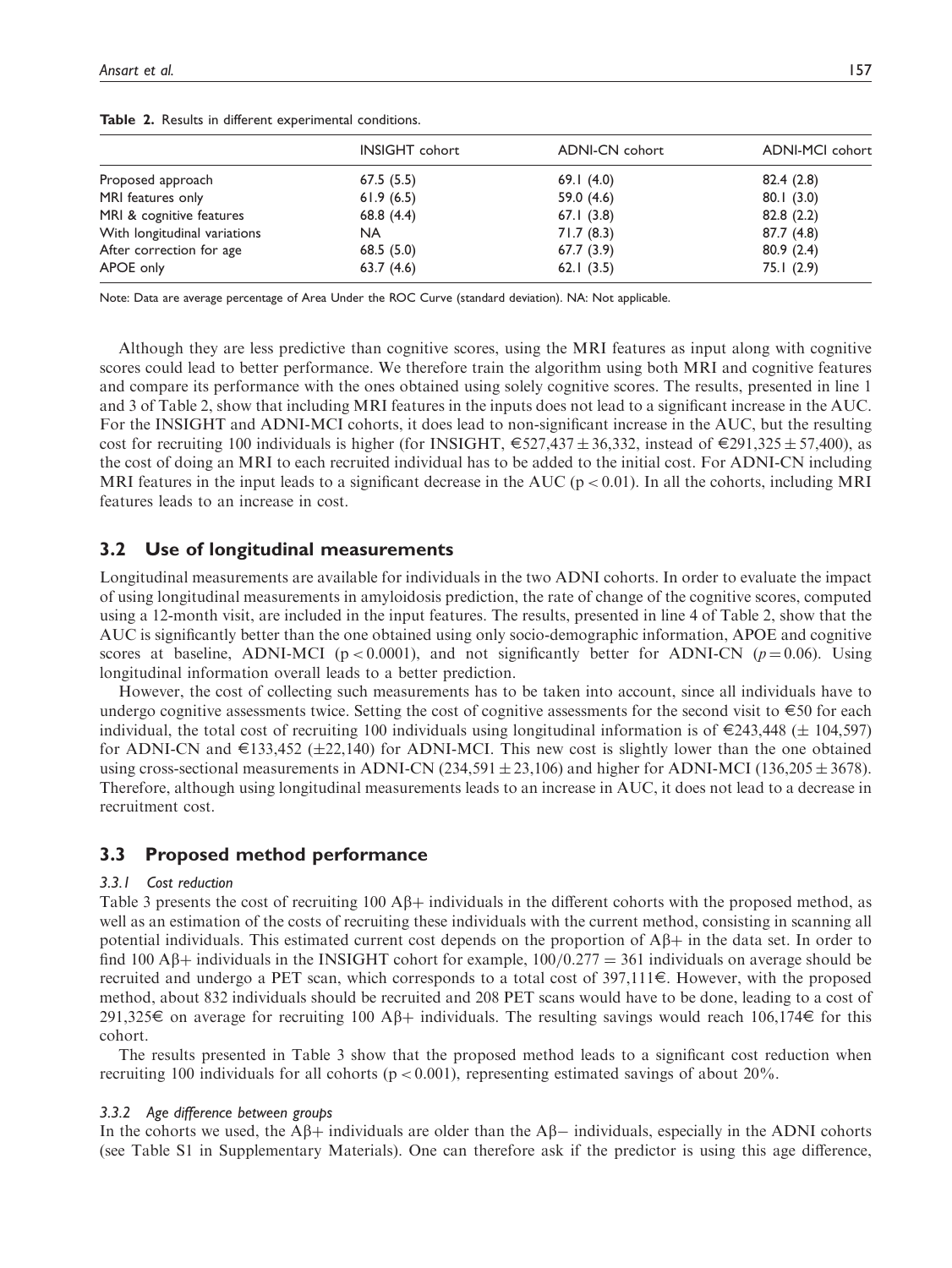|                                                                                                    | Current method                                                                                  | Proposed method |                   |                                                                          |                                                        |                                    |
|----------------------------------------------------------------------------------------------------|-------------------------------------------------------------------------------------------------|-----------------|-------------------|--------------------------------------------------------------------------|--------------------------------------------------------|------------------------------------|
| Dataset                                                                                            | <b>Estimated current</b><br>cost in $\epsilon$                                                  |                 | Individuals to    | Number<br>% of AUC (std) be recruited needed to scan in $\epsilon$ (std) | New cost                                               | Estimated<br>savings in $\epsilon$ |
| INSIGHT (27.7% $\mathsf{A}\beta$ +)<br>ADNI-CN (37.6% A $\beta$ +)<br>ADNI-MCI (62.9% A $\beta$ +) | 397, III (N = 361) 67.5 (5.5)<br>292,553 (N = 266) 69.1 (4.0)<br>$174,880$ (N = 159) 83.8 (2.1) |                 | 832<br>599<br>264 | 208<br>175<br>112                                                        | 291,325 (57,400)<br>234,591 (23,106)<br>138,294 (4857) | 106, 174<br>58,063<br>36586        |

Table 3. Comparison of the proposed method results with the estimated initial costs for recruiting  $K = 100$  amyloid positive individuals.

AUC: Area Under the ROC curve; std: standard deviation.

by simply predicting that older individuals are  $A\beta$  and younger individuals are  $A\beta$  –, or by predicting the age of the individuals rather than their amyloid status. To confirm that it is not the case, we correct all the cognitive variables for age by using a linear regression and remove the age from the input features. After correction (results shown in line 5 of Table 2), the prediction performance is not impacted in INSIGHT and does not decrease significantly for ADNI-CN ( $p > 0.05$ ). In the ADNI-MCI cohort, correcting for age leads to a significant decrease in AUC ( $p < 0.01$ ) but results in a recruitment cost that is still significantly higher than doing a PET scan for all individuals ( $p < 0.01$ ). These results show that the prediction algorithm does not rely on the age difference between the groups and captures differences between amyloid positive and negative individuals that is not due to aging.

### 3.3.3 Training on a cohort and testing on a different one

The previous results are obtained by training and testing the method on distinct individuals from the same cohort. We want to confirm that these results would generalize well in a different setting, by verifying that they hold when the method is trained on a first cohort and tested on a different one.

ADNI and INSIGHT-preAD are very different studies. They have been designed for different purposes, as INSIGHT aims at studying very early phases of AD by studying changes appearing in healthy individuals, and ADNI aims at defining the progression of Alzheimer's disease. The INSIGHT and ADNI-CN cohorts both include individuals who show no sign of dementia but with different inclusion criteria, and hippocampal measures have been extracted using different softwares. Hence, although these two cohorts can be compared, they are very different by design and purpose. In an ideal setup, cognitive features, socio-demographic information and APOE should be used as input; however, the cognitive assessments are different for ADNI and the INSIGHTpreAD study, hence they can't be used as inputs when using these two cohorts.

We therefore train the prediction algorithm on ADNI-CN using socio-demographic information, APOE and MRI features. We then test on INSIGHT the method trained on ADNI-CN in order to evaluate the generalization performance of our method. As the number of MRI features is large, LASSO feature selection was performed to select 12 MRI features. In order to have a fair comparison with training and testing on INSIGHT, the size of the selected training and test size are kept the same as the training and test set coming from INSIGHT. We therefore randomly select  $318 * 0.7 = 223$  from the ADNI-CN cohort to form the training set, and  $318 * 0.3 = 95$  from INSIGHT to form the test set. This operation, followed by the classification, is performed 50 times in order to get a mean performance and a standard deviation.

The results, presented in Table 4, show that training on ADNI-CN and testing on INSIGHT gives similar performances to training and testing on the INSIGHT cohort.

### 3.3.4 Representativity of the selected population

For the selected individuals to be used as a clinical trial cohort, it is important to ensure that the selected population will be representative of the whole population of  $A\beta$ + individuals that could have been selected. We therefore compare the individuals selected using the prediction method followed by a confirmatory PET scan with the  $\mathbf{A}\beta + \text{individuals}$  of the cohort.

We first pool together the test data set of the 50 cross-validation runs and look at the distribution of age, ADAS (for ADNI cohorts), MMSE, education, age and gender. The histograms obtained for ADNI-CN are presented in Figure 4. We can see that these histograms are very similar for age, gender, education, and cognitive features, but the proportion of APOE4 carriers is higher in the group selected with the proposed method. Similar observations can be made for all cohorts.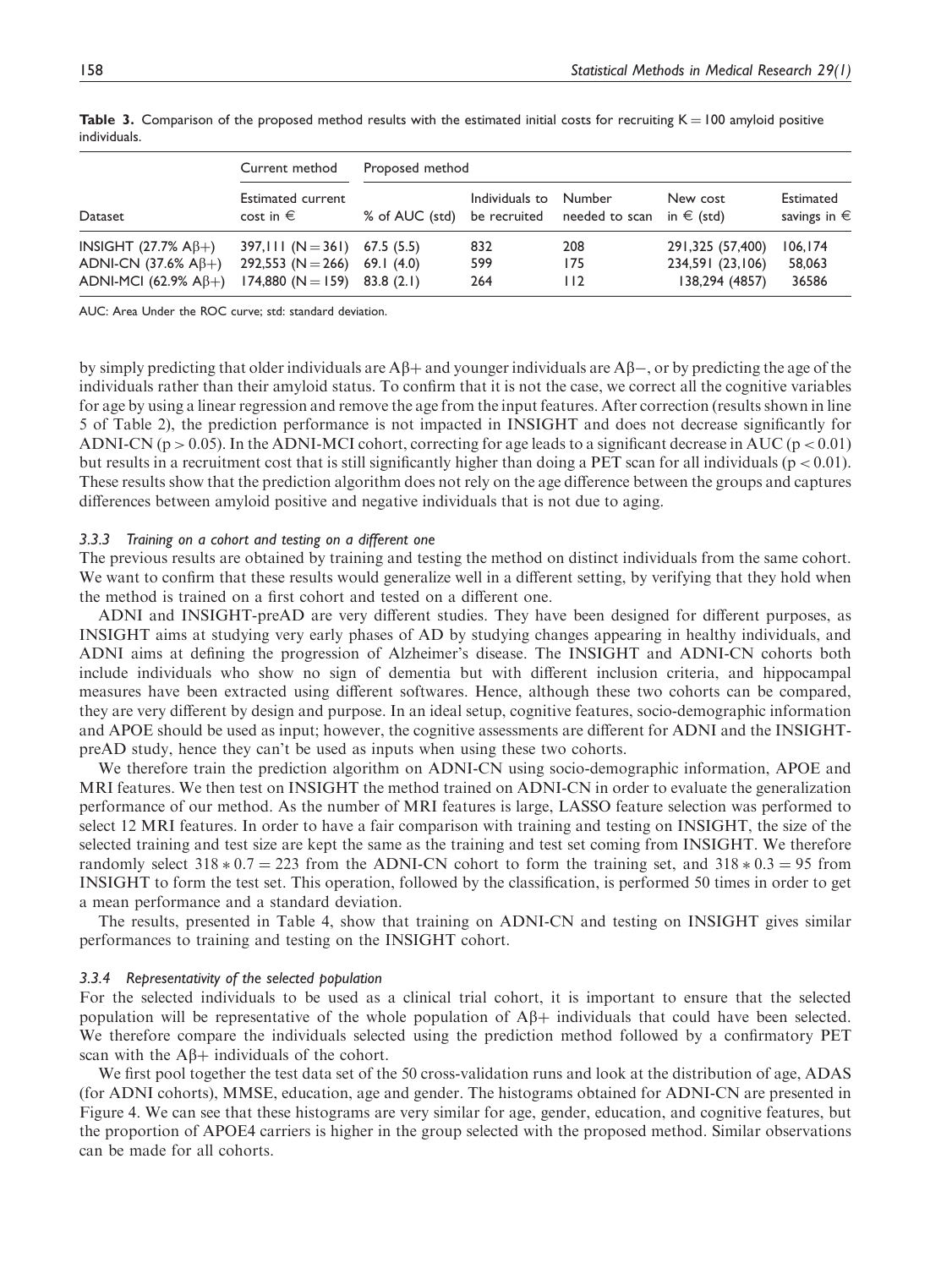| Data set                                              | AUC in %  |
|-------------------------------------------------------|-----------|
| Trained and tested on INSIGHT                         | 61.9(6.5) |
| Trained on ADNI-CN, tested on INSIGHT                 | 62.0(6.6) |
| Trained on ADNI-CN, tested on INSIGHT (all samples)   | 66.1(3.6) |
| Trained and tested on [INSIGHT ADNI-CN]               | 61.3(6.9) |
| Trained and tested on [INSIGHT ADNI-CN] (all samples) | 67.5(3.2) |

Table 4. Results using MRI variables, socio-demographic and genetic information on different data sets.

Note: Data are average Area Under the ROC curve in % (std)



Figure 4. Histogram of the different features for the selected group (orange) and for the whole  $A\beta$ + group (blue), for the ADNI-CN cohort.

In order to evaluate if there is a significant difference for each of these features, we compare the selected populations of the 50 runs with the populations of  $\mathbf{A}\mathbf{B}+$  individuals of the corresponding test sets. A statistical test is performed for each of the 50 runs and a p-value is obtained for each of them. The used statistical test is a t-test for the features with a normal distribution (age and ADAS), a binomial proportion test for binary features (presence of APOE4 alleles and gender) and a Mann–Whitney U test for the remaining features (MMSE and education). A p-value is obtained for each run, for each feature. Figure 5 presents the proportion of these p-values that are below 0.05, for each feature.

The main bias that can be seen across cohorts is a higher proportion of APOE4 carriers, which is statistically significant in 16% of cases for INSIGHT, 48% for ADNI-CN and 98% for ADNI-MCI. Although this bias is important, especially for the ADNI cohorts, it seems acceptable as many current recruiting procedures also have this bias or only recruit APOE4 carriers, such as in the Alzheimer's Prevention Initiative Generation study.<sup>34</sup>

The proposed method leads to an unbiased cohort in terms of age, gender, and education, as well as cognitive scores in more than 94% of cases for the asymptomatic cohorts, and 82% for ADNI-MCI.

## 4 Building larger cohorts

#### 4.1 Pooling data sets

Different cohorts can be pooled in order to create a bigger data set, containing a large number of individuals. However, this operation requires that the heterogeneity of the pooled cohort does not alter the performances of the method that is applied. In order to verify this hypothesis, we pool the ADNI-CN cohort with the INSIGHT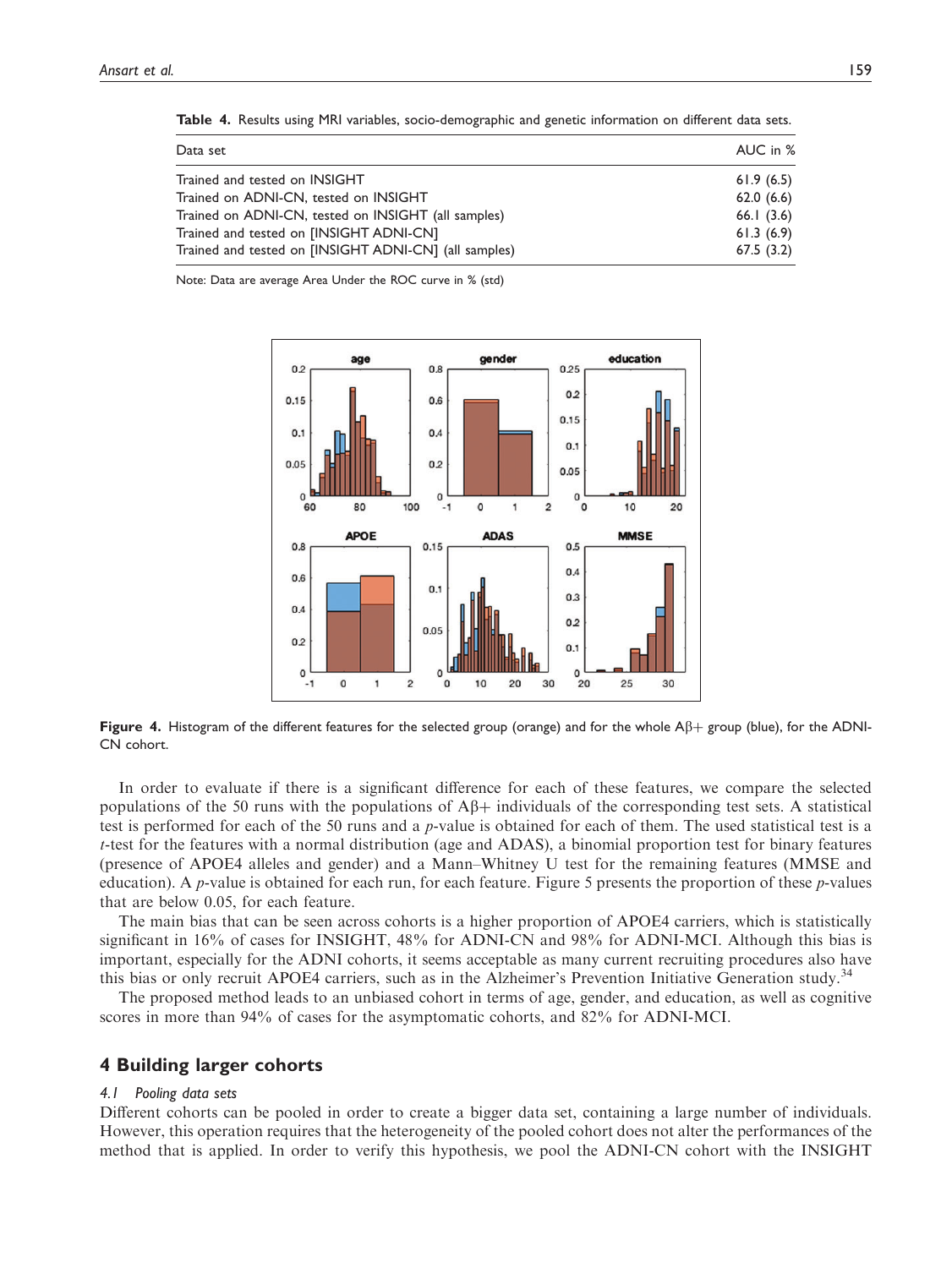

Figure 5. Proportion of runs with a significant difference between the groups for each feature, in each of the three cohorts.

cohort. We train and test the method on individuals coming from both of this cohort, using the same training and test size as in INSIGHT, in order to compare the performances with the one obtained by training and testing solely on INSIGHT. As in the generalization experiment, we use MRI features instead of cognitive features which are different in the two cohorts. The results presented in Table 4 show that the performances are not significantly different when the algorithm is trained and tested on the pooled cohort, which shows that the heterogeneity of pooled data sets does not alter the classification performances.

### 4.2 Effect of sample size

When learning on ADNI-CN and testing on INSIGHT to test generalization, we used the same training and learning size as in INSIGHT to have a fair comparison, hence using only 52% of the available data at each run. For the same reason, we used only 42% of the created cohort when we pooled the INSIGHT and the ADNI-CN cohort. We now want to measure the impact of increasing the cohort size by using the full cohort in each case, always keeping the same ratio for the size of the training and test data sets (70–30%). The results presented in Table 4 show that increasing the cohort size significantly increases the performances ( $p < 0.0005$ ). This result shows the need to create large data sets, or pool existing ones, in order to create more accurate prediction tools.

# 5 Discussion

# 5.1 Results of the experiments

#### 5.1.1 Algorithm and feature choice

The algorithm benchmark shows that there is not one outstanding algorithm that would outperform all the others on all data sets. These findings support the "No free lunch" theorem,<sup>35,36</sup> stating that different algorithms perform best on different problems. As a choice had to be made, we used the Random Forest which performed well on the three cohorts. It is not, however, a general recommendation. When working on a new classification problem, even similar to this one, one should always compare different algorithms to choose the most suited one.

Because the number of features is large compared to the number of available subjects, using all the available features may result in a low performance.<sup>37</sup> The low performance we obtained on the INSIGHT cohort using all the available cognitive features is an illustration of this phenomenon, known as the curse of dimensionality. A typical way of solving this issue is using automatic methods for dimension reduction. We showed that, in our case, selecting features using expert knowledge gives better results. It corroborates the fact that when a large number of features and a small data set are available, feature engineering using domain knowledge is necessary.<sup>38</sup>

Hypothetical models of AD suggest that neurodegeneration and changes in structural MRI appear earlier than cognitive decline.<sup>2</sup> This hypothesis is supported by findings from Bateman et al., $39$  showing that, in autosomal dominant AD, brain atrophy occurs 15 years before AD diagnosis, five years before episodic memory decline and 10 years before changes in other cognitive domains. Studies by Ameiva et al. show that changes in several domains of cognition can be observed nine years before diagnosis,<sup>40</sup> and up to 16 years before diagnosis for individuals with higher education.<sup>41</sup> Overall, brain atrophy may appear before or at about the same time as cognitive decline, and one could expect using MRI would improve the prediction of amyloidosis, especially for cognitively normal individuals. Our analysis, however, suggests that it is not the case. This finding that clinical signs can allow for efficient pre-screening goes against the current purely biological definition of AD by NIA-AA.<sup>42</sup> We can suppose that memory decline has already started for individuals with a SMC, so that cognitive features are already slightly altered. It leads us to think that subtle cognitive changes appear in late preclinical AD, as hypothesized by Sperling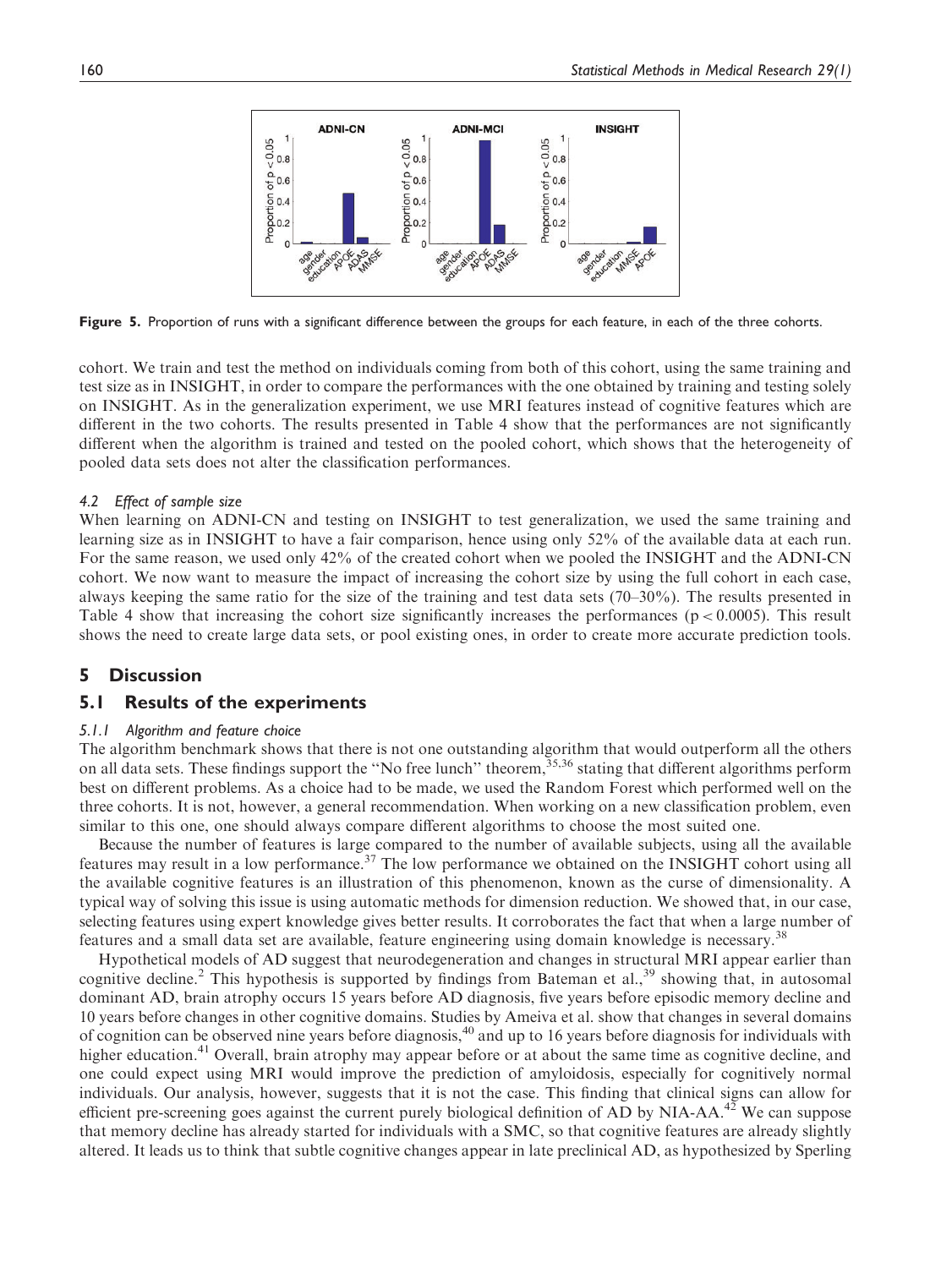et al. in their three-stage model of pre-clinical AD.<sup>43</sup> The results can, however, depend on the choice of MRI features. In future studies, different neuroimaging features could be used to test this hypothesis that cognitive changes are anterior to substantial structural changes, in line with previous studies on optimal neuroimaging feature selection in pre-clinical AD.<sup>44</sup> Alternatively, a more advanced feature selection algorithm might be able to identify the most informative MRI features and therefore improve their performance, as proposed in other methods.<sup>18</sup>

In the ADNI-CN cohort, adding the MRI features even leads to a decrease in AUC, whereas it leads to a slight increase for INSIGHT. A possible explanation for this difference between cohorts is that in ADNI, the number of cognitive features (4) is low compared to the number of MRI features (73), whereas the difference is smaller for INSIGHT (26 cognitive features for the same number of MRI features). In ADNI the cognitive scores can therefore be under-represented compared to the MRI features. This effect should be handled by the Random Forest that can give different weights to different features. It, however, requires the number of individuals to be large enough compared to the number of features, which is not the case here.

Overall, we showed that with our method the best results are obtained without performing an MRI and without longitudinal features, but using only data that can be easily acquired. MRI should not be performed in the prescreening phase; however, performing an MRI at the end of the recruitment process will always be needed to exclude vascular lesions or tumors and as a reference for adverse event monitoring.

### 5.1.2 Method performance

We showed that using the proposed method as a pre-screening phase for individual recruitment in clinical trials leads to reducing the recruitment cost by about 20%. These findings are, however, based on cost hypothesis that can seem arbitrary. In particular, the cost of recruiting a new subject is the same whatever the number of subjects that have been recruited. In practice, because a large number of studies intend to recruit large numbers of subjects, the more subjects are recruited, the more difficult it is to recruit a new one. Having a non-constant cost could therefore represent an improvement of the proposed method and be closer to the difficulties encountered in practice.

We can expect the method to generalize well and give similar results when applied on any cohort of cognitively normal individuals because we showed that we obtain similar performances when training and testing on the same cohort or on two different ones. The cohorts we used for testing are slightly unbalanced, with  $A\beta$ + individuals older than  $\mathbf{A}\mathbf{\beta}$  individuals, but correcting for age gives similar cost reductions, so the same results should be obtained on cohorts that do not have the same unbalance. Comparing the selected  $\mathbf{A}\beta$ + individuals with all the  $A\beta$ + individuals of the cohort shows that the subset selected with the proposed method is unbiased. The proposed method therefore leads to the recruitment of a representative cohort with a reduced cost.

The proposed approach is time efficient, as in the worst case the training phase may take few minutes, while testing a new subject could be done in less than a second. Therefore, computational time is not a limiting factor for using such methods in practice. Furthermore, since only clinical data may be used for good performance, the method could be easily deployed in the current clinical practice.

### 5.1.3 Data set size

Table 4 shows that pooling data sets does not alter the performance of the prediction, although it brings heterogeneity and that increasing the cohort size improves the prediction. This last finding is supported by the current machine learning literature, stating that gathering more data often yields an increase in performance greater than the increase one could obtain by improving the prediction algorithm.<sup>38</sup> It shows the importance of gathering more data in the medical field and more specifically related to dementia. While the largest cohorts widely available usually include less than 1500 subjects, creating larger cohorts could result in a significant increase of performance for predicting amyloidosis or for other predictive task, such as automatic diagnosis based on neuroimages.45,46 As long as larger cohorts are not available, we recommend pooling different cohorts in order to get a better prediction performance. For example, the preclinical cohorts presented by Epelbaum et al.<sup>47</sup> could be pooled to create a bigger cohort to train and validate our method.

# 5.2 Comparison with existing methods

### 5.2.1 Univariate approaches

A standard approach for prediction is using univariate methods. As a comparison with our method, a Random Forest is trained and tested on each input variable separately. The best univariate results are obtained using APOE (Table 2, line 4). The AUC obtained using APOE is significantly lower ( $p < 0.0001$ ) than the AUC of the proposed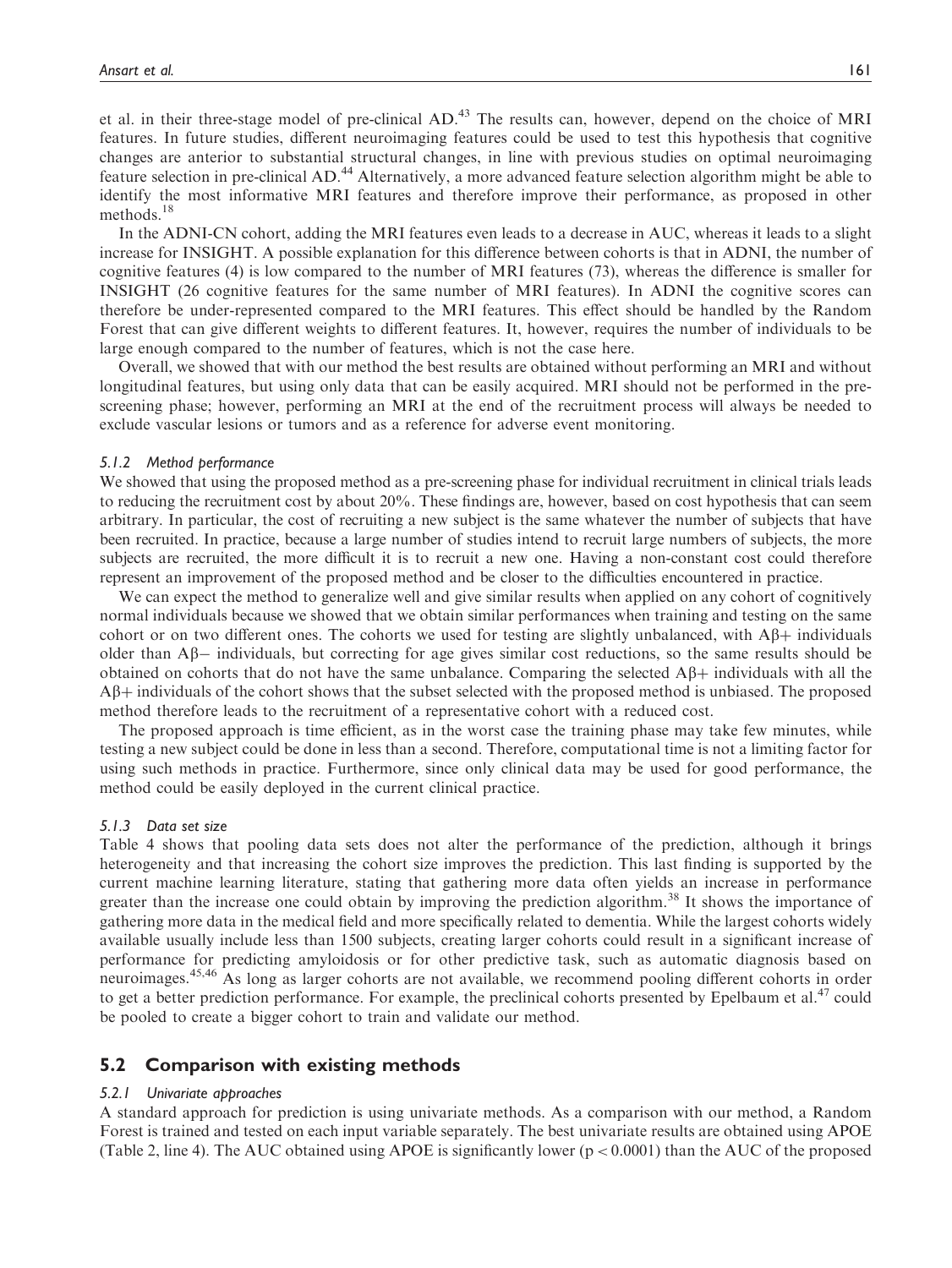multivariate method, for all cohorts, with an AUC of  $63.7 \pm 4.6$  instead of  $67.5 \pm 5.5$  for INSIGHT, for example. The proposed method therefore outperforms its univariate equivalent.

### 5.2.2 Other multivariate approaches

We wanted to compare the performance of our method with that of other similar studies. Different cohorts and different performance measures have been used in these studies, the comparison is therefore not straightforward and the results should be interpreted with caution.

In the study of Mielke et al.,  $^{14}$  the studied cohort is composed of CN individuals from the Mayo Clinic Study of Aging. This cohort is comparable with the ADNI-CN cohort used in this work, as individuals from both cohorts are CN, and the ratio of  $\mathbb{A}\beta$ + individuals is close (34.9% in the Mayo Clinic Study of Aging cohort, 37.6% in ADNI-CN). A logistic regression is used with an a priori set and non-optimized threshold, and the performance measures were obtained by training and testing the algorithm on the same individuals. The resulting AUC, of 0.71, is significantly better than the AUC we obtain on ADNI-CN (69.1,  $p < 0.05$ ), which is expected as training, and testing an algorithm on the same individuals generally gives better results than testing it on a different set of individuals.

The cohort used by Insel et al.<sup>15</sup> contains CN individuals, with a proportion of positive individuals of 40.8%, so the closest cohort is again ADNI-CN. The AUC is not provided in the study, so it cannot be used for comparison. The Positive Prediction Rate (PPR) and Negative Prediction Rate (NPR) are, however, given and, as shown in Supplementary Materials, they can be used to compute S and R. The normalized cost can therefore be computed, and is significantly lower  $(p < 0.0001)$  with our method.

The AUC we obtain on the MCI cohort is comparable to the ones obtained in other studies or slightly higher.<sup>16–18</sup> Ten Kate et al.<sup>18</sup> obtain a slightly better AUC for the prediction in CN subjects. This difference might be explained by the use of a different feature selection method.

# 6 Conclusion

We proposed a method for creating cohorts of  $\mathbf{A}\beta + \mathbf{individuals}$  with a reduced recruitment cost. In a pre-screening phase, we use a classifier to identify a subpopulation of individuals who are more likely to be amyloid positive, based on clinical data. We then do a confirmatory PET scan to the individuals of this subpopulation only. The whole algorithm has been optimized so as to minimize the cost of the cohort recruitment. As such automatic methods are today limited by the number of subjects, future studies could be performed on a Phase 3 clinical trial cohort, as such cohorts often include more than 1000 participants. New screening technologies, such as blood-based biomarkers,  $27,48$  could transform the recruitment process for clinical trials, which could also be facilitated by web-based cognition evaluation systems, such as the Brain Health Registry (trial identifier: NCT02402426).

## Declaration of conflicting interests

The author(s) declared no potential conflicts of interest with respect to the research, authorship, and/or publication of this article.

### Funding

The author(s) disclosed receipt of the following financial support for the research, authorship, and/or publication of this article: This work has been partly funded by the European Research Council (grant no. 678304), and by the European Union's Horizon 2020 research and innovation program (grant no. 666992). This manuscript benefited from the support of the Program ''PHOENIX'' led by the Sorbonne University Foundation and sponsored by la Fondation pour la Recherche sur Alzheimer. HH is supported by the AXA Research Fund, the "Fondation partenariale Sorbonne Université" and the "Fondation pour la Recherche sur Alzheimer'', Paris, France. The research leading to these results has received funding from the program ''Investissements d'avenir'' ANR-10-IAIHU-06 (Agence Nationale de la Recherche-10-IA Agence Institut Hospitalo-Universitaire-6). OC is supported by a ''contrat d'interface local'' from AP-HP. The INSIGHT-preAD study was promoted by INSERM in collaboration with ICM, IHU-A-ICM and Pfizer and has received support from the ''Investissement d'Avenir'' (ANR-10-AIHU-06) program. The INSIGHT-preAD study was realized in collaboration with the ''CHU de Bordeaux'' (coordination CIC EC7), the promoter of Memento cohort, funded by the Foundation Plan-Alzheimer. The study was further supported by AVID/Lilly.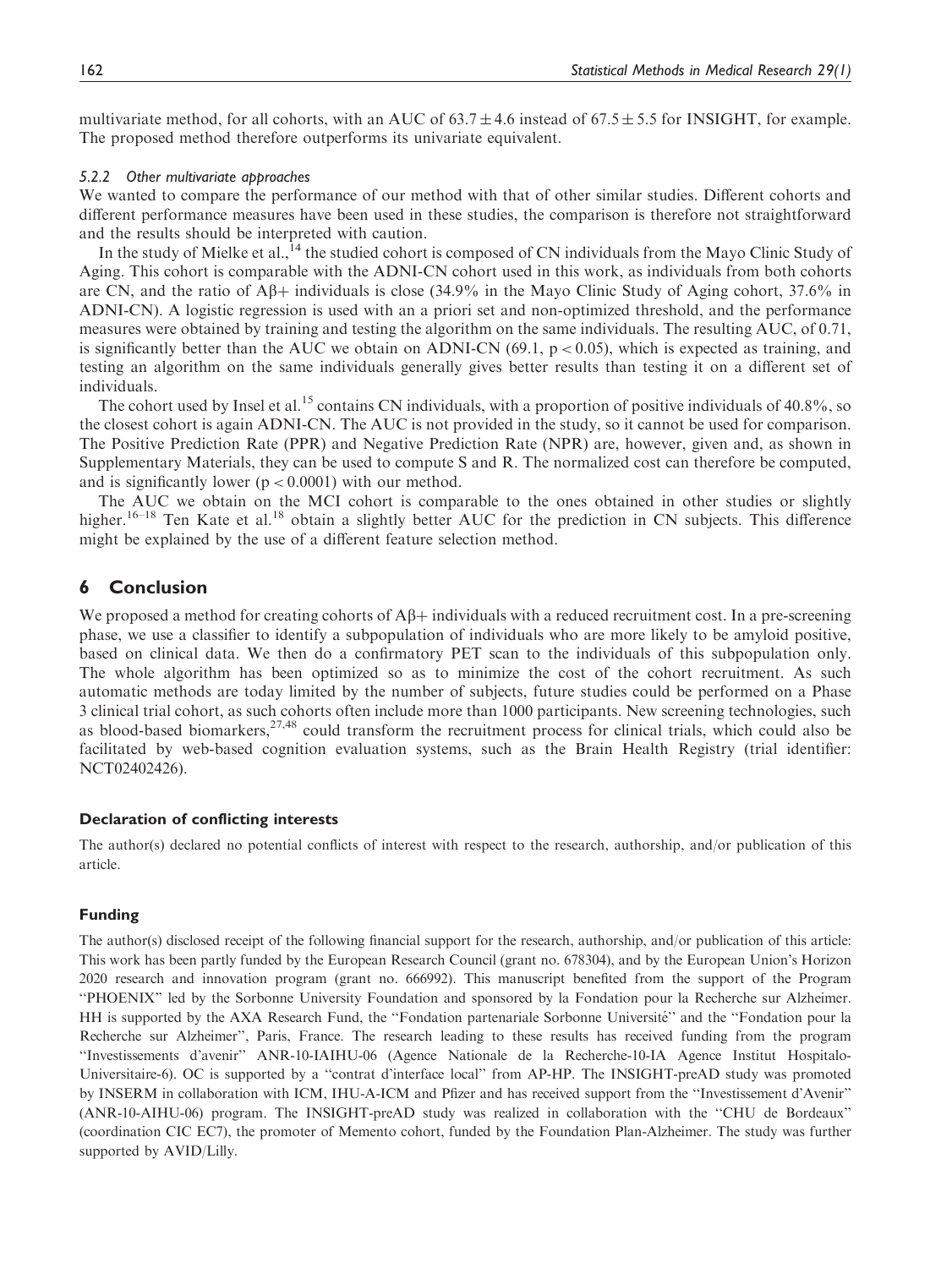### ORCID iD

Manon Ansart  $\bullet$  <http://orcid.org/0000-0002-0703-2908>

### Supplemental material

Supplemental material for this article is available online.

### **References**

- 1. Dubois B, Hampel H, Feldman HH, et al. Preclinical Alzheimer's disease: definition, natural history, and diagnostic criteria. Alzheimer's Dementia 2016; 12: 292–323.
- 2. Jack CR, Knopman DS, Jagust WJ, et al. Hypothetical model of dynamic biomarkers of the Alzheimer's pathological cascade. Lancet Neurol 2010; 9: 119.
- 3. Hardy J and Allsop D. Amyloid deposition as the central event in the aetiology of Alzheimer's disease. Trends Pharmacol Sci 1991; **12**: 383-388.
- 4. Hardy J and Selkoe DJ. The amyloid hypothesis of Alzheimer's disease: progress and problems on the road to therapeutics. Science 2002; 297: 353–356.
- 5. Hardy JA and Higgins GA. Alzheimer's disease: the amyloid cascade hypothesis. Science 1992; 256: 184–185.
- 6. Karran E, Mercken M and Strooper BD. The amyloid cascade hypothesis for Alzheimer's disease: an appraisal for the development of therapeutics. Nat Rev Drug Discov 2011; **10**: 698–712.
- 7. Doody RS, Thomas RG, Farlow M, et al. Phase 3 trials of solanezumab for mild-to-moderate Alzheimer's disease. New Engl J Med 2014; 370: 311–321.
- 8. Salloway S, Sperling R, Fox NC, et al. Two phase 3 trials of Bapineuzumab in mild-to-moderate Alzheimer's disease. New Engl J Med 2014; 370: 322–333.
- 9. Becker RE and Greig NH. A new regulatory road-map for Alzheimer's disease drug development. Curr Alzheimer Res 2014; 11: 215–220.
- 10. O'Brien JT and Herholz K. Amyloid imaging for dementia in clinical practice. BMC Med 2015; 13: 163–169.
- 11. Watson JL, Ryan L, Silverberg N, et al. Obstacles and opportunities in Alzheimer's clinical trial recruitment. Health Affairs (Project Hope) 2014; 33: 574-579.
- 12. Chetelat G, La Joie R, Villain N, et al. Amyloid imaging in cognitively normal individuals, at-risk populations and preclinical Alzheimer's disease. Neuroimage Clin 2013; 2: 356–365.
- 13. Witte MM, Foster NL, Fleisher AS, et al. Clinical use of amyloid-positron emission tomography neuroimaging: practical and bioethical considerations. Alzheimer's Dementia: Diagnos Assess Dis Monitor 2015; 1: 358–367.
- 14. Mielke MM, Wiste HJ, Weigand SD, et al. Indicators of amyloid burden in a population-based study of cognitively normal elderly. Neurology 2012; 79: 1570–1577.
- 15. Insel PS, Palmqvist S, Mackin RS, et al. Assessing risk for preclinical b-amyloid pathology with APOE, cognitive, and demographic information. Alzheimer's Dementia: Diagnos Assess Dis Monitor 2016; 4: 76–84.
- 16. Tosun D, Joshi S and Weiner MW. Neuroimaging predictors of brain amyloidosis in mild cognitive impairment. Ann Neurol 2013; 74: 188–198.
- 17. Apostolova LG, Hwang KS, Avila D, et al. Brain amyloidosis ascertainment from cognitive, imaging, and peripheral blood protein measures. Neurology 2015; 84: 729–737.
- 18. ten Kate M, Redolfi A, Peira E, et al. MRI predictors of amyloid pathology: results from the EMIF-AD Multimodal Biomarker Discovery study. Alzheimer's Res Ther 2018; 10: 100.
- 19. Foster JC, Taylor JM and Ruberg SJ. Subgroup identification from randomized clinical trial data. Stat Med 2011; 30: 2867–2880.
- 20. Qian M and Murphy SA. Performance guarantees for individualized treatment rules. Ann Stat 2011; 39: 1180–1210.
- 21. Zhao Y, Zeng D, Rush AJ, et al. Estimating individualized treatment rules using outcome weighted learning. J Am Stat Assoc 2012; 107: 1106–1118.
- 22. Minsker S, Zhao Y-Q and Cheng G. Active clinical trials for personalized medicine. J Am Stat Assoc 2016; 111: 875–887.
- 23. Satlin A, Wang J, Logovinsky V, et al. Design of a Bayesian adaptive phase 2 proof-of-concept trial for BAN2401, a putative disease-modifying monoclonal antibody for the treatment of Alzheimer's disease. Alzheimer's & Dementia: Translat Res Clin Intervent 2016; 2: 1–12.
- 24. Ansart M, Epelbaum S, Gagliardi G, et al. Prediction of amyloidosis from neuropsychological and mri data for cost effective inclusion of pre-symptomatic subjects in clinical trials. In: Cardoso J, Arbel T, Carneiro G, et al. (eds) Deep learning in medical image analysis and multimodal learning for clinical decision support. Springer, 2017, pp.357–364..
- 25. Chupin M, Hammers A, Liu RSN, et al. Automatic segmentation of the hippocampus and the amygdala driven by hybrid constraints: method and validation. NeuroImage 2009; 46: 749–761.